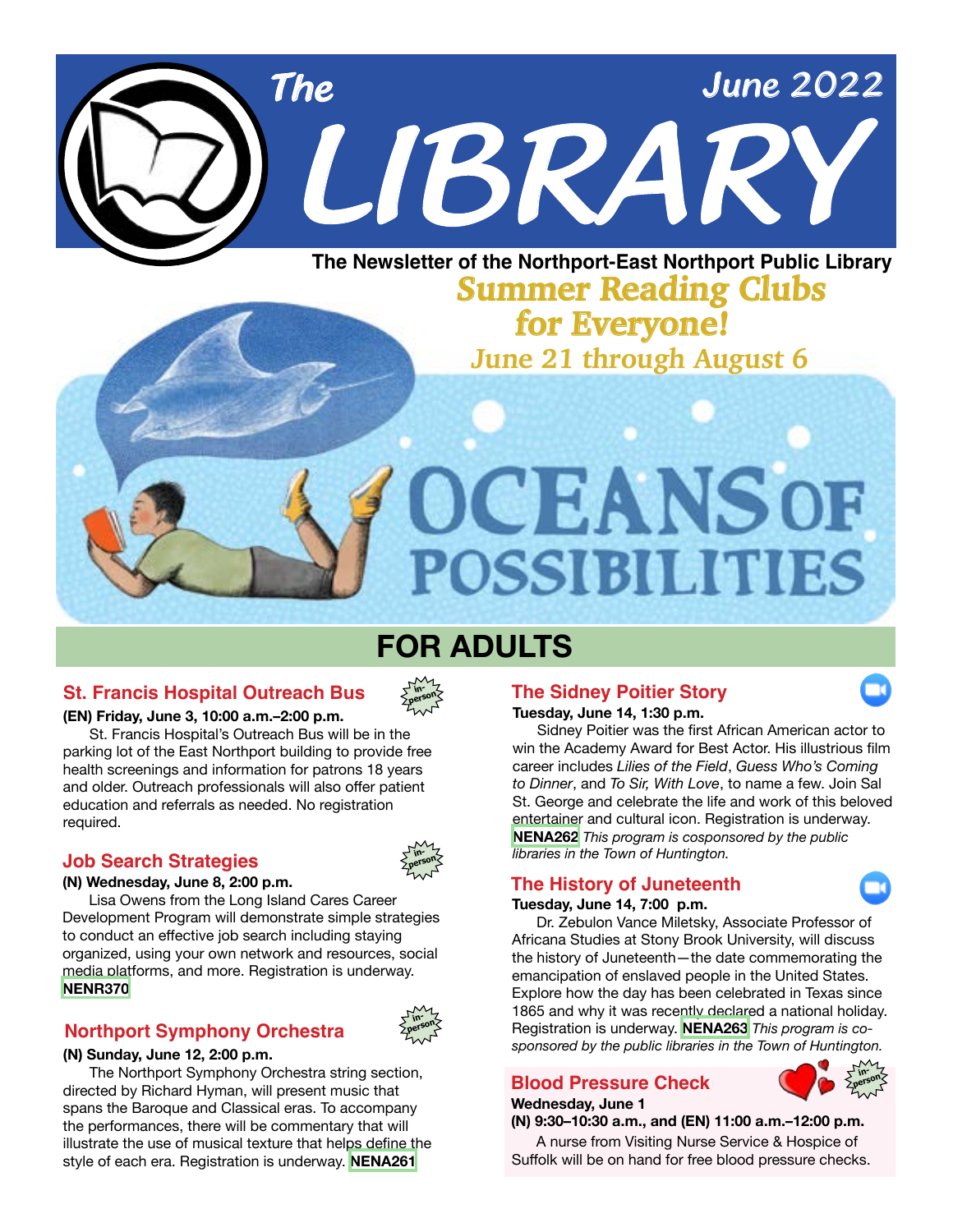### **FOR ADULTS**

**inperson**

### **Summer Blood Drive**

#### **(N) Wednesday, June 15, 1:00–7:00 p.m.**

 Did you know every donation helps save up to three lives? The Library will host a summer blood drive through Long Island Blood Services.

### **Eligibility Criteria:**

- A Donor Card or ID with signature or photo
- A minimum weight of 110 pounds
- No tattoos within the past 3 months

 • Age 16-75 (16-year-olds must have signed parental permission; age 76 and older require a doctor's note)

• Eat a low-fat meal and drink plenty of fluids

 For questions concerning medical eligibility, call 800-688-0900. Appointments are preferred, however walk-ins are welcome if capacity permits. Visit **[https://](https://donate.nybc.org/donor/schedules/drive_schedule/304225) [bit.ly/3wf5tbr](https://donate.nybc.org/donor/schedules/drive_schedule/304225)** to schedule your appointment. This event *is cosponsored by Assemblyman Keith Brown.*

### **Identity Theft Prevention**



### **(EN) Wednesday, June 15, 6:30 p.m.**

Legislators Manuel Esteban, Stephanie Bontempi, and Robert Trotta are hosting an identity theft seminar. Representatives from the District Attorney's Office will be on hand to provide information about this important topic and to answer your questions. Registration is underway. **[NENA264](https://www.nenpl.org/event/identity-theft-prevention-person)**

### **Youth Mental Health First Aid**



### **(EN) Thursday, June 16, 3:00–8:30 p.m.**

 Youth Mental Health First Aid teaches parents/guardians and adults who work with youth (ages 12–18) how to identify, understand, and respond to signs of mental illness and substance use disorders. This training is designed to give you the skills to reach out and provide initial support to adolescents who may be developing a mental health-related crisis, and help connect them to the appropriate care. Registration is underway. **[NENR383](https://www.nenpl.org/event/youth-mental-health-first-aid-person)**  *This program is cosponsored by the Northport-East Northport Community Drug and Alcohol Task Force.*

### **Aging in Suburbia**



### **(N) Thursday, June 16, 7:00 p.m.**

Award-winning writer Richard Murdocco will explore adapting Long Island's housing inventory and transportation networks to fit the needs of an aging population. What challenges does our suburban landscape present, and what opportunities are there for change in our region? Registration is underway. **[NENA265](https://www.nenpl.org/event/aging-suburbia-person)**

### **Defensive Driving Class in-**

#### **(N) Saturday, June 18, 9:30 a.m.–3:30 p.m.**

------------------------------------

 A representative from Empire Safety Council will conduct a 6-hour defensive driving class. A \$30 fee (cash or check payable to "Empire Safety Council") is due at the time of registration. *In-person registration begins June 1 at the Northport building onl***y**. This program is open to Northport-East Northport Public Library cardholders. Limit two registrants per library card. **[NENA266](https://www.nenpl.org/event/defensive-driving-class-person-1)** *Note: These courses promote safe driving and help participants maintain their driving skills. Check with your insurance company about the specific premium and point reductions available to you.*

### **The Triumph of Tanaquil Le Clercq, in-Balanchine Ballerina**

### **(N) Wednesday, June 22, 7:00 p.m.**



Author Orel Protopopescu will discuss her book *Dancing Past the Light: The Life of Tanaquil Le Clercq*. George Balanchine's muse and last wife "Tanny" was a unique fusion of comical wit and dramatic allure. Even after contracting polio and becoming confined to a wheelchair, she continued to dance with her hands and

voice and never lost her sense of fun. Copies of the book will be available for purchase and signing (cash or check only). Registration is underway. **[NENA267](https://www.nenpl.org/event/triumph-tanaquil-le-clercq-balanchine-ballerina-person)** *This program is cosponsored by the Friends of the Northport-East Northport Public Library.*

### **Lemon-Glazed Blueberry Scones**



**person**

### **Thursday, June 23, 11:00 a.m.**

 Join The Baking Coach and learn to make delicious lemon-glazed blueberry scones, perfect for brunch, afternoon tea, or anytime! Registration is underway. **[NENA268](https://www.nenpl.org/event/lemon-glazed-blueberry-scones-zoom)**

### **Resume & Cover Letter Writing**

**(N) Thursday, June 23, 2:00 p.m.**



#### Lisa Owens from the Long Island Cares Career Development Program will demonstrate how to write a resume that best reflects your strengths and talents. This program will provide valuable information for your overall job search including resume format and cover letter techniques. Registration is underway. **[NENR371](https://www.nenpl.org/event/resume-cover-letter-writing-person)**

#### **History of the Bayard Cutting Family inperson and their Estate**

### **(N) Thursday, June 23, 6:30 p.m.**

 Peter Haynes, Bayard Cutting Arboretum docent and Bayard Cutting Arboretum Horticultural Society President, will talk about the history of the Bayard Cutting family and their summer estate, which is now the Bayard Cutting Arboretum. Come learn about this beautiful, unique, and historic New York State park. Registration is underway. **[NENA278](https://www.nenpl.org/event/history-bayard-cutting-family-and-their-estate-person)**

### **All About Piping Plovers**

#### **Tuesday, June 28, 7:00 p.m.**

 A park ranger from Fire Island National Seashore will lead a discussion about piping plovers—the small, endangered shorebirds that nest on our beaches. Learn how we can best share the local shorelines with them. Registration is underway. **[NENA269](https://www.nenpl.org/event/all-about-piping-plovers-zoom)** *This program is cosponsored by the public libraries in the Town of Huntington.*



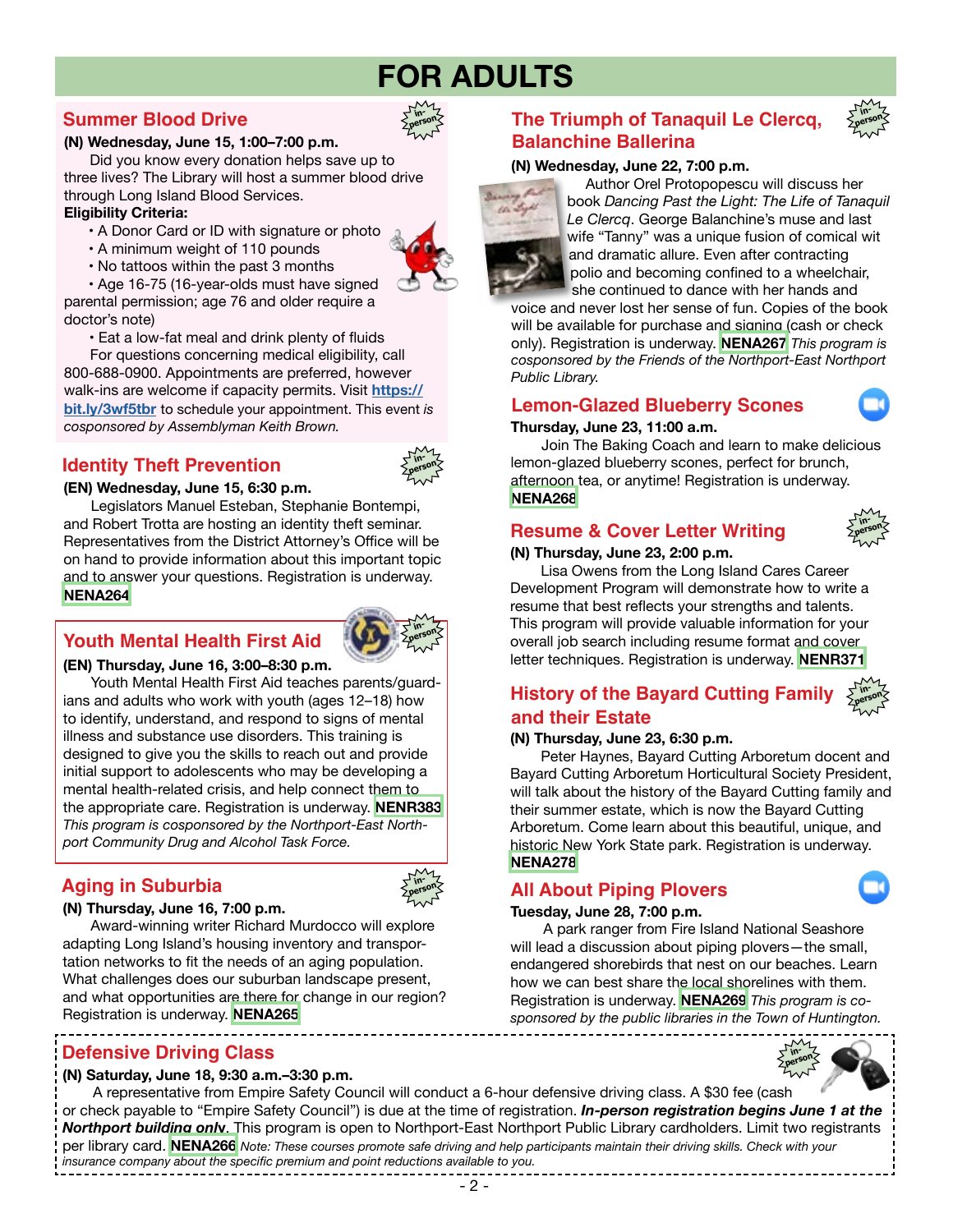## **FOR ADULTS**

### **Adult Summer Reading Club**

### **June 21–August 6**

### *Open to NENPL cardholders 18 or older*

### **How do I participate?**

 • Read a book in any format—print, ebook, or audiobook.

 • Fill out a Summer Reading Club form, which includes the book's title, author, and a brief review or comment from

you about the book.

 • Submit your Summer Reading Club form at the Reference Desk or online. Each form you submit entitles you to one raffle ticket.

• When the Summer Reading Club ends, a drawing will be held for a Grand Prize.



**person** Print copies of the books are available for pick up at the Northport building Circulation Desk. You may also

access an ebook or audiobook on the library Downloads page: **www.nenpl.org/downloads/index.php**

### **Page Turners**

### **(N) Thursday, June 9, 2:00 p.m.**

 Join Page Turners leader Donna Diamond to discuss *The Exiles* by Christina Baker Kline. Registration is underway. **[NENA279](https://www.nenpl.org/event/page-turners-book-discussion-person-1)**



### **(N) Monday, June 27, 7:00 p.m.**

Join Librarian Candace Reeder to discuss *The Henna Artist* by Alka Joshi. Registration is underway. **[NENA260](https://www.nenpl.org/event/novel-ideas-person-2)**

### **Between the Lines**

**(EN) Tuesday, June 28, 7:00 p.m.** Join Librarians Connor McCormack and Meagan White for a discussion of *The Book of Form and Emptiness* by Ruth Ozeki. Registration begins June 1. **[NENR384](https://www.nenpl.org/event/between-lines-person-0)**



**in-**

### **Medicare Counseling** Registration begins June 1.

**by phone: Wednesday, June 8 10:00 a.m. [NENA270](https://www.nenpl.org/event/medicare-counseling-phone-10) 10:30 a.m. [NENA271](https://www.nenpl.org/event/medicare-counseling-phone-11) 11:00 a.m. [NENA272](https://www.nenpl.org/event/medicare-counseling-phone-12) 11:30 a.m. [NENA273](https://www.nenpl.org/events/upcoming?keywords=NENA273)**

**inperson in-person: (N) Tuesday, June 21 10:00 a.m. [NENA274](https://www.nenpl.org/event/medicare-counseling-person-7) 10:30 a.m. [NENA275](https://www.nenpl.org/event/medicare-counseling-person-8) 11:00 a.m. [NENA276](https://www.nenpl.org/event/medicare-counseling-person-9) 11:30 a.m. [NENA277](https://www.nenpl.org/event/medicare-counseling-person-10)**

### **Computer and Technology Classes**

### **All About GPS Apps**

**Thursday, June 2, 7:00 p.m.** 

 Learn about smartphone and tablet apps that take advantage of GPS—the Global Positioning System—for directions and location services. For Android and Apple users. Have your device and all applicable passwords on hand, or just follow along. Registration is underway. **[NENC524](https://www.nenpl.org/event/all-about-gps-apps-zoom)**

### **Introduction to Windows 11**

### **Thursday, June 9, 7:00 p.m.**

 This class provides an overview of the new Microsoft Windows 11 operating system. (If you have not downloaded the upgrade yet, we will provide an overview of the process.) Registration is underway. **[NENC525](https://www.nenpl.org/event/introduction-microsoft-windows-11-zoom)**

### **Working with Photos on the iPad and iPhone**

### **Thursday, June 16, 7:00 p.m.**

 Learn how to take pictures with your Apple iPad or iPhone, organize the pictures, perform basic editing, and share the photos. Have your device, Apple ID, and password on hand, or just follow along. Registration is underway. **[NENC526](https://www.nenpl.org/event/working-photos-ipad-and-iphone-zoom)**

### **Working with Digital Photos in Windows**

### **Thursday, June 23, 7:00 p.m.**

 Learn how to move your digital pictures from your camera to your Windows computer. See how to save and organize your pictures in folders. Basic computer skills required. Registration is underway. **[NENC527](https://www.nenpl.org/event/working-your-digital-photos-microsoft-windows-zoom)**

### **Mail Merge with Microsoft Word**

### **Thursday, June 30, 7:00 p.m.**

 Learn how to use mail merge in Microsoft Word to create labels, envelopes, form letters, and emails using mailing lists. Introduction to Word or equivalent experience is required. Knowledge of Microsoft Excel is helpful. Registration is underway. **[NENC528](https://www.nenpl.org/event/mail-merge-microsoft-word-zoom)**

## *Northport Gallery Exhibit*

### *Her*

SAVE THE DATE

### **by Emma De Dora**

 *Her* is a feminine collection of works created from 2020-2022. These portraits hope to creatively resemble the beauty and power of women around the world. **person**

*Meet the Artist: Friday, June 17, 7:00–9:00 p.m.*



**in-**

**(N) Wednesday, July 27, 10:00 a.m.-12:00 p.m.**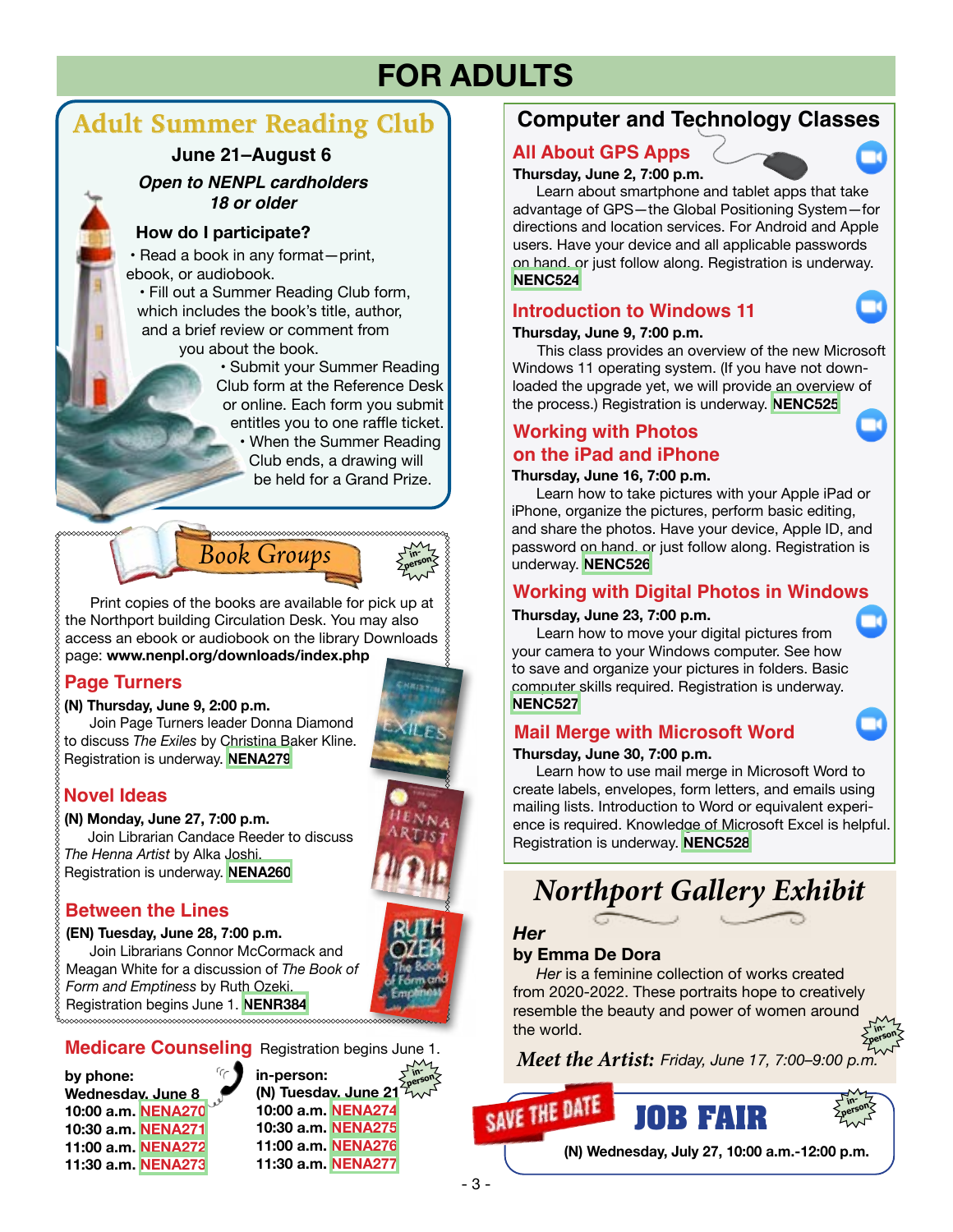# **FOR ADULTS**

### *Marry Me*

### **(N) Friday, June 3, 2:00 p.m. [NENR387](https://www.nenpl.org/event/friday-movies-marry-me-person-0) (EN) Friday, June 10, 2:00 p.m. [NENR388](https://www.nenpl.org/event/friday-movies-marry-me-person)**

 A betrayed pop star, slated to marry her pop star fiancé on stage, instead marries a stranger from the audience. Remarkably, this sham relationship develops into something

real, but can it last? Starring Jennifer Lopez and Owen Wilson. PG-13. 112 min. Registration is underway.

### **Friday Movies**

**inperson**

### *Dog*

### **(N) Friday, June 17, 2:00 p.m. [NENR389](https://www.nenpl.org/event/friday-movies-dog-person-0) (EN) Friday, June 24, 2:00 p.m. [NENR390](https://www.nenpl.org/event/friday-movies-dog-person)**

**inperson**

 With a dog named Lulu by his side, Army Ranger Briggs races down the Pacific Coast to make it to a soldier's funeral on time, experiencing adventure and searching for happiness along the way. Starring Channing Tatum. PG-13. 101 min. Registration is underway.

### **Language Learning and Literacy**

#### **Inglés básico para hispanohablantes en persona**

### **(EN) Sábados 4, 11, 18, 25 de junio, 11:00 a.m.**

 Únase a nosotros para comenzar a practicar inglés en un ambiente informal, amigable, y relajado. Ven a conocer a sus vecinos y diviértese mientras aprende. Registro en curso. **[NENR350](https://www.nenpl.org/event/ingles-basico-para-hispanohablantes-en-persona-basic-english-spanish-speakers-person-3)**

### **Pronunciation Practice**

### **Mondays, June 6, 13, 27, 6:00 p.m.**

Develop your English pronunciation skills with a certified Speech Language Pathologist and Accent Modification Trainer and learn how to use Standard American English sounds and strategies. Registration is underway. **[NENR366](https://www.nenpl.org/event/pronunciation-practice-zoom-9)**



### **Tuesday, June 28, 7:00 p.m.**

This informal reading group is designed for intermediate English language learners and for those who would like to develop their literacy skills. The reading selection will be emailed one week after registration. Registration begins June 1. **[NENR385](https://www.nenpl.org/event/quick-reads-zoom-1)**

### **Everyday Spanish**

### **Tuesdays, June 7, 14, 4:00 p.m.**

Spanish conversation with a focus on building listening skills, improving comprehension, and mastering key vocabulary to help you start conversing in Spanish immediately. Registration is underway. **[NENR367](https://www.nenpl.org/event/everyday-spanish-zoom-11)**

## **FOR TEENS**



### *Students entering grades 6–12* **June 21–August 6 Teen Summer Reading Club**

 Summer is the time to read whatever you want, learn new skills, and have fun with friends! For each book review submitted, you will receive a raffle ticket to put towards your choice of one of two Grand Prizes. All entries that are not pulled for a Grand Prize will go into the second round raffle, so be sure to also indicate which prize basket you would like to win.

 Upon completion of your first book review, you will receive a flying disc and an aluminum water bottle in a resuable shopping bag. These items may be picked up at the Teen Centers in both buildings (while supplies last).



- Choose an age-appropriate book to read or listen to.
- Obtain a "Read, Rate, and Raffle" form in the Teen Centers or at **[www.nenpl.org/teens](http://www.nenpl.org/teens)**.
- For each book read, you will earn one raffle ticket. Books with more than 250 pages will qualify for two raffle tickets. Be sure to indicate on your "Read, Rate, and Raffle" form which Grand Prize you would like to be entered in to win as well as your choice for the second round prize basket raffle.
- A prize board with photos of the raffle baskets will be on display in both Teen Centers and on the library website. The drawings will be held at the end of the Summer Reading Club, and winners will be notified by phone the week of August 22.

### **Grand Prizes:**

 Skullcandy Indy Evo Wireless Earbuds or Anker Portable Charger

### **Second Round Raffle Baskets:**

 Anime and Manga, DIY Arts and Crafts, Everything Kawaii, Harry Potter Paperback Box Set, Invention Kit, Movie Night, Summer Fun, Writers' Delight, Zombie Apocalypse Survival Kit

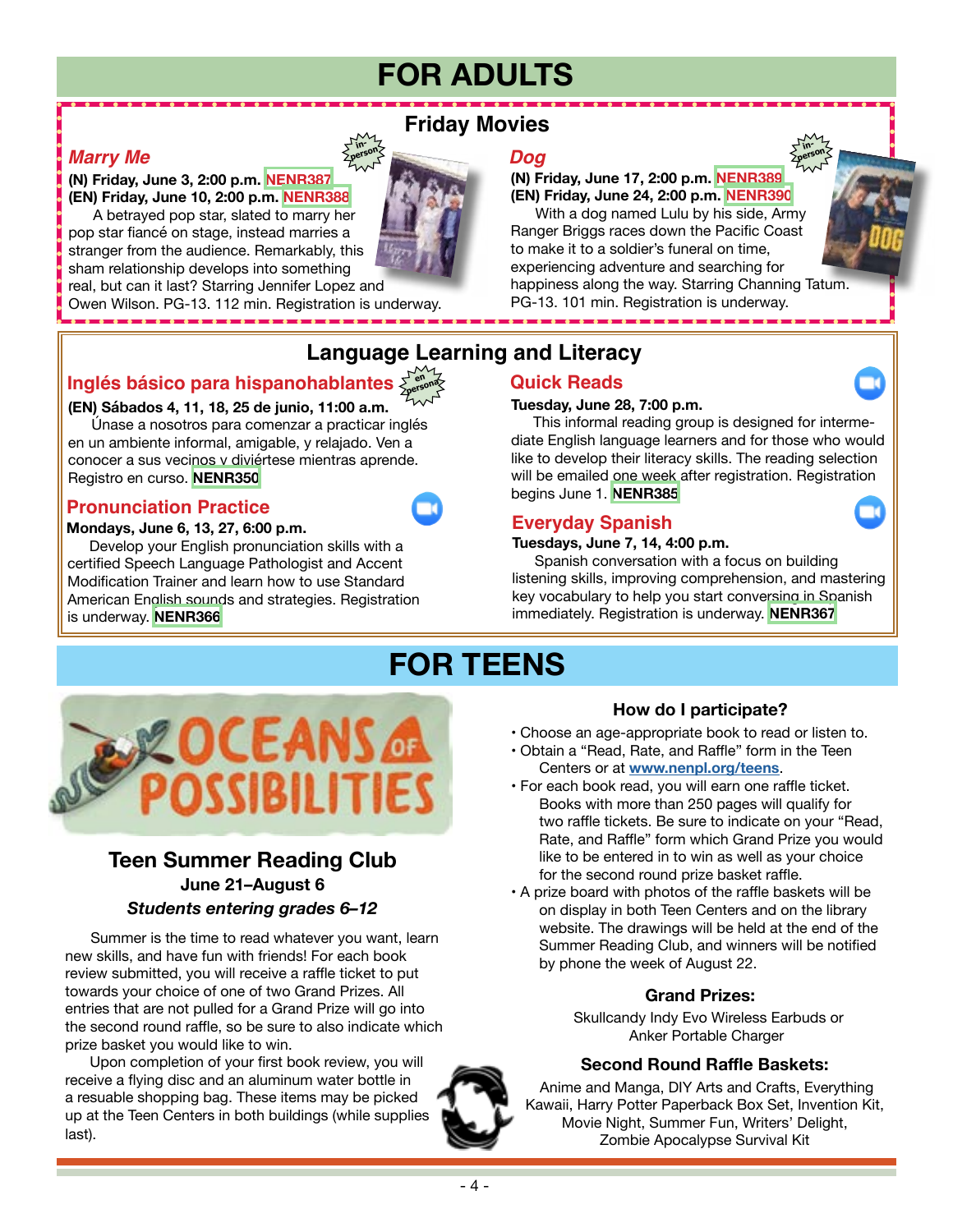### **FOR TEENS**

### **Registration for the following Teen Programs begins June 6.**

### **LEGO Club: LEGO Star Wars Mandalorian**

### **Mini Razor Crest**

**(N) Friday, June 10, 7:00–8:00 p.m.** 

Come hang out and build a Mandalorian Mini Razor Crest LEGO set. We will have a speed build and creative mode competition. **[NENY100](https://www.nenpl.org/event/lego-club-lego-star-wars-mandalorian-mini-razor-crest-person)**

### **Pokémon Club**

**(N) Friday, June 17, 7:00–8:00 p.m.**  If you love all things Pokémon, try this new club! **[NENY101](https://www.nenpl.org/event/pokemon-club-person)**

### **Welcome 6th Graders**

### **(N) Tuesday, June 28, 7:00–8:30 p.m.**

If you are entering 6th grade, come and join the fun with an assortment of crafts, activities, games, and refreshments. **[NENY102](https://www.nenpl.org/event/welcome-6th-graders-person)**

### **Velvet Art Beach Tote**

### **(EN) Wednesday, June 29, 3:00–4:00 p.m.**

Use fabric paint and fabric markers to color in velvet art on a tote bag. **[NENY103](https://www.nenpl.org/event/velvet-art-beach-tote-person)**

### **LEGO Club: Mini Sports Car**

### **(N) Friday, July 1, 7:00–8:00 p.m.**

Come hang out and build a mini sports car LEGO set. We will have a speed build and creative mode competition. **[NENY104](https://www.nenpl.org/event/lego-club-mini-sports-car-person)**

# **Take and Make Kits**

### **Registration and pickup begin June 6.**

 Pick up your kits at the **Northport building Teen Center**. All materials are provided. *Please note: Your registration will be canceled if your kit is not picked up by June 30.*

### **Baby Yoda Mini Fuse Bead Kit**

 Are you a huge Mandalorian fan? Use Perler fuse beads to make Grogu the "Baby Yoda" from the popular *Star Wars* TV series. **[NENY110](https://www.nenpl.org/event/baby-yoda-mini-fuse-bead-kit-take-and-make)**

### **Food Artiste! Skittles Pixel Art**

 Make some retro-inspired pixel art using Skittles candy pieces. *Note: Snack foods may contain potential allergens. Please review ingredients with a parent or guardian before eating this food.* **[NENY111](https://www.nenpl.org/event/food-artiste-skittles-pixel-art-take-and-make)**

### **Gnome Terrarium**

 Use air-dry clay to make a gnome family and decorate their home with faux mosses and succulents. **[NENY112](https://www.nenpl.org/event/gnome-terrarium-take-and-make)**

### **Message in a Bottle Necklace**

 Create a message in a bottle for yourself or for a special someone in your life. **[NENY113](https://www.nenpl.org/event/message-bottle-necklace-take-and-make)**

### **Patriotic Tulle Wreath**

 Make a decorative wreath using red, white, and blue tulle. **[NENY114](https://www.nenpl.org/event/patriotic-tulle-wreath-take-and-make)**

### **Cupcake Fun in-**

**(EN) Tuesday, July 5, 2:00–3:00 p.m.** 

Decorate three cupcakes using marshmallows, colored sugar, and frosting. **[NENY105](https://www.nenpl.org/event/cupcake-fun-person)**

### **Optical Illusion Workshop**

**(EN) Wednesday, July 6, 7:00–8:30 p.m.** 

Learn about the science behind illusions, and experience and recreate multiple optical illusions. **[NENY106](https://www.nenpl.org/event/optical-illusion-workshop-person)**

### **Registration for the following Teen Volunteer Opportunities begins June 8.**

*Open to students entering grades 7–12 Teens may participate in a total of two volunteer opportunities in addition to Teen Volunteering 101.*

### **Teen Volunteering 101**

**(EN) Tuesday, June 21, 7:00–7:30 p.m. [NENY115](https://www.nenpl.org/event/teen-volunteering-101-person) (EN) Monday, June 27, 7:00–7:30 p.m. [NENY116](https://www.nenpl.org/event/teen-volunteering-101-person-0)  person**

This workshop is a prerequisite for teens who are new to our volunteer programs. You must attend this program in order to volunteer over the summer. You will receive thirty minutes of community service credit for attending.

### **Dog Bandanas**

### **(N) Thursday, June 30, 3:00–4:00 p.m.**

 Come join us in creating stylish, personalized neckwear for shelter dogs awaiting their *fur*-ever homes. **[NENY117](https://www.nenpl.org/event/dog-bandanas-person)**

### **Pinwheel Wreath**

 Make a patriotic pinwheel wreath for the 4th of July. This volunteer opportunity must be picked up from the **Northport building Teen Center** by June 15. Take a photo of your wreath and email the photo to **teenvolunteer@nenpl.org** by June 30 to receive 2 hours of community service credit. **[NENY123](https://www.nenpl.org/event/pinwheel-wreath)**

### **Patriotic Tote**

 Pick up a tote bag kit from the **Northport building Teen Center** by June 15. Decorate it and then gift it to your favorite veteran. Take a photo of the tote bag upon completion and email the photo to **teenvolunteer@ nenpl.org** by June 30. Receive 1.5 hours of community service credit. **[NENY124](https://www.nenpl.org/event/patriotic-tote)**

### **Book Swap Volunteers**

### **(EN) Wednesday, July 6, 3:15–4:45 p.m.**

 Enthusiastic teens wanted to assist children choosing books at our book exchange. **[NENY118](https://www.nenpl.org/event/book-swap-volunteers-person)**

### **Dog Treats**

### **Thursday, July 7, 2:00–3:00 p.m.**

 Join us on Zoom and whip up a batch of dog treats for local shelter pups. Zoom attendance is necessary to receive community service credit. **[NENY119](https://www.nenpl.org/event/dog-treats-zoom)**

*Please note: All Teen Programs, Volunteer Opportunities, and Take and Make Kits are limited to Northport- East Northport Public Library cardholders only.*



**in-**



**inperson**





**person**



**person**

**inperson**

**inperson**

**inperson**

### **inperson**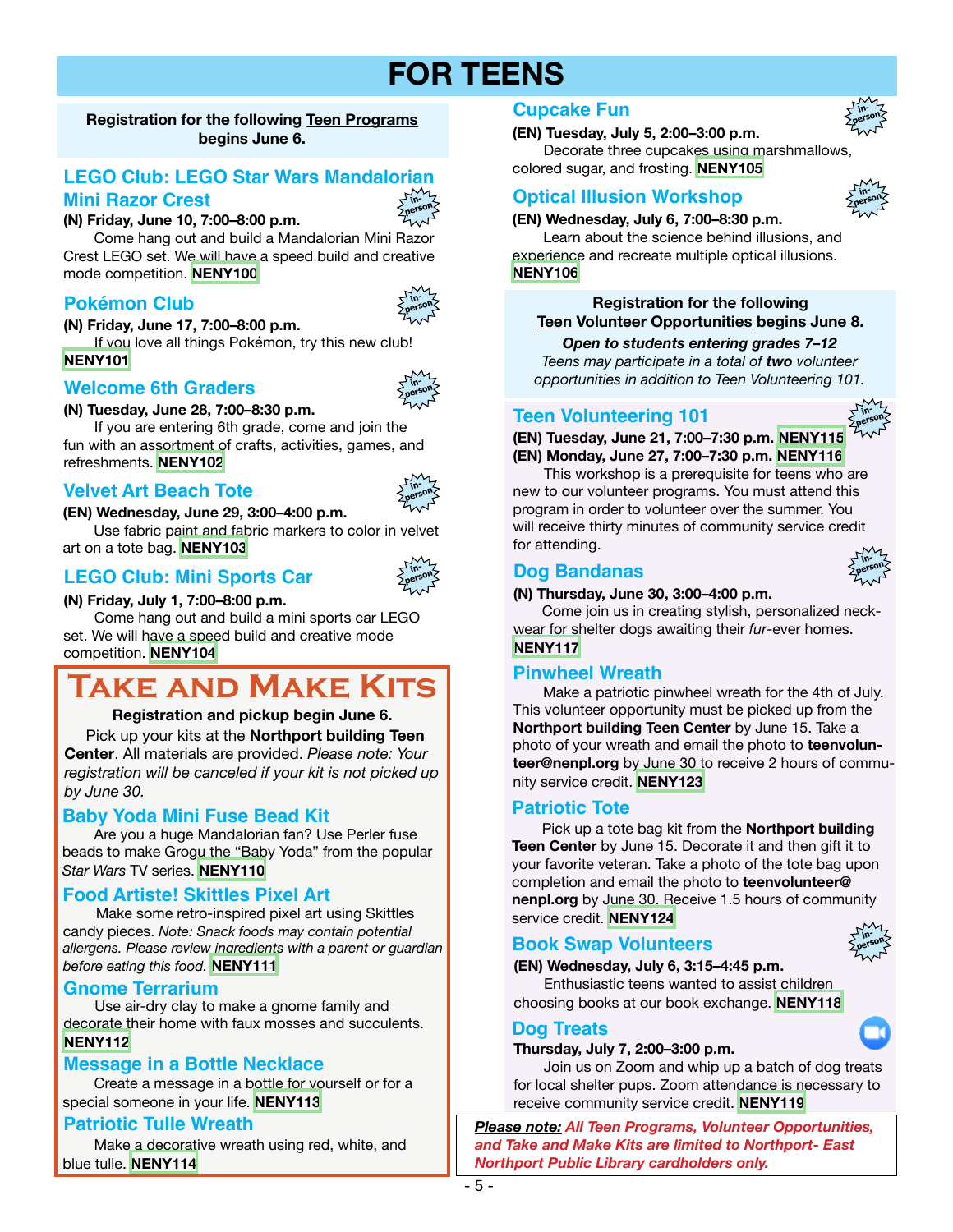### **FOR CHILDREN**

#### **All programs are in-person unless otherwise noted. Please use your child's library card when registering. inperson**

### **Afternoon Art: Ice Cream Canvas**

### **(N) Friday, June 10, 4:00 p.m.**

*Children in grades 1–5* Follow step-by-step instructions to paint a masterpiece of this summertime treat, beautiful enough to hang at home. (60 min.) Registration is underway. **[NENJ545](https://www.nenpl.org/event/afternoon-art-ice-cream-canvas-person)**

### **Home Alone**

#### **(N) Monday, June 13, 7:00 p.m.**

*Children in grades 5 and up*

 Home Alone is a program designed to help tweens and teens navigate situations that may occur between the time they arrive home from school and the time their parents return home from work. This fun, multimedia program is presented by staff from Youth Directions & Alternatives (YDA), your local community youth agency. (90 min.) Registration is underway. **[NENY987](https://www.nenpl.org/event/home-alone-person)**

### **Celebrate Summer Craft Kit take**



### **Kit available Saturday, June 11**

*Children 4 years and up*

Dive into summer with this fun craft kit to do at home. No registration required. While supplies last.



### **Page Turner Ocean Adventures**

### **Videos available June 21–September 6**

*Children 4 years and up*

 Kids will become *storyologists* when they join Page Turner and Kenny on an epic, interactive quest to discover the Lost Library of Atlantis. Kids can virtually participate in shows, author visits, field trips, and create some splashy crafts. Along the way, they will explore coral reefs, the Bermuda Triangle, arctic waters, and the Great Pacfic Garbage Patch. To access the videos, visit the library website or log in to your READsquared account and go to the "Missions" page.

### **Sea Turtle Tots**

#### **(N) Tuesday, June 21, 10:00 a.m.**

*Children 2–5 years with adult; siblings welcome*

 Come and explore the ocean in this fun preschool program featuring music, movement, fine and gross motor development, storytelling, and a craft. (60 min.) Registration is underway. **[NENJ551](https://www.nenpl.org/event/sea-turtle-tots)**

### **Jester Jim Live!**

**(N) Tuesday, June 21, 7:00 p.m.**  *Children 4 years and up with adult; siblings welcome*



 This is not your ordinary juggling show! With a trunk full of props and a ton of skill, Jester Jim will have you laughing off your seat. (45 min.) Registration is underway. **[NENJ552](https://www.nenpl.org/event/jester-jim-live)**

### **Pajama Storytime: Anchors Aweigh**

### **(EN) Tuesday, June 14, 7:00 p.m.**

*Children birth–5 years with adult; siblings welcome* Get ready to set sail with books, songs, and fingerplays in this interactive storytime. (30 min.) Registration is underway. **[NENJ546](https://www.nenpl.org/event/pj-storytime-anchors-aweigh)**

### **Paws to Read**

**(N) Thursday, June 16, 6:30 p.m. [NENJ547](https://www.nenpl.org/event/paws-read-person-3) 6:45 p.m. [NENJ548](https://www.nenpl.org/event/paws-read-person-4) 7:00 p.m. [NENJ549](https://www.nenpl.org/event/paws-read-person-5) 7:15 p.m. [NENJ550](https://www.nenpl.org/event/paws-read-person-6)** *Children in grades 1–5*



 Dogs are great listeners and provide a calming environment for kids to read aloud. Fetch a good book and sign up for a 15-minute reading session with a certified therapy dog. Registration is underway.



### **Summer Reading Club Tuesday, June 21–Saturday, August 6** *Children birth–entering grade 6*

 Kids of all ages can earn prizes by participating in our Summer Reading Club. Register for a READsquared account, or log in with an existing one, to keep track of the books you read and participate in special programs and missions. Stop by the Summer Reading Club desk at the Library to talk about the books and receive a weekly prize! Visit the library's READsquared page at: **[nenplny12.readsquared.com](http://nenplny12.readsquared.com)** to get started.

The Summer Reading Club desk is open: Monday–Friday, 10:00 a.m.–8:00 p.m. and Saturday, 10:00 a.m.– 4:00 p.m.

### **Babies Boogie**

### **(EN) Wednesday, June 22, 10:00 a.m.**

*Children 6–23 months with adult; siblings welcome* Your little musician will be singing and moving to songs from around the world and keeping the beat with props and musical instruments. (45 min.) Registration is underway. **[NENJ553](https://www.nenpl.org/event/babies-boogie)**

### **Toddlers Tango**

### **(EN) Wednesday, June 22, 11:00 a.m.**

*Children 2–4 years with adult; siblings welcome* Clap your hands and stomp your feet in this highenergy music and movement program. (45 min.) Registration is underway. **[NENJ554](https://www.nenpl.org/event/toddlers-tango)**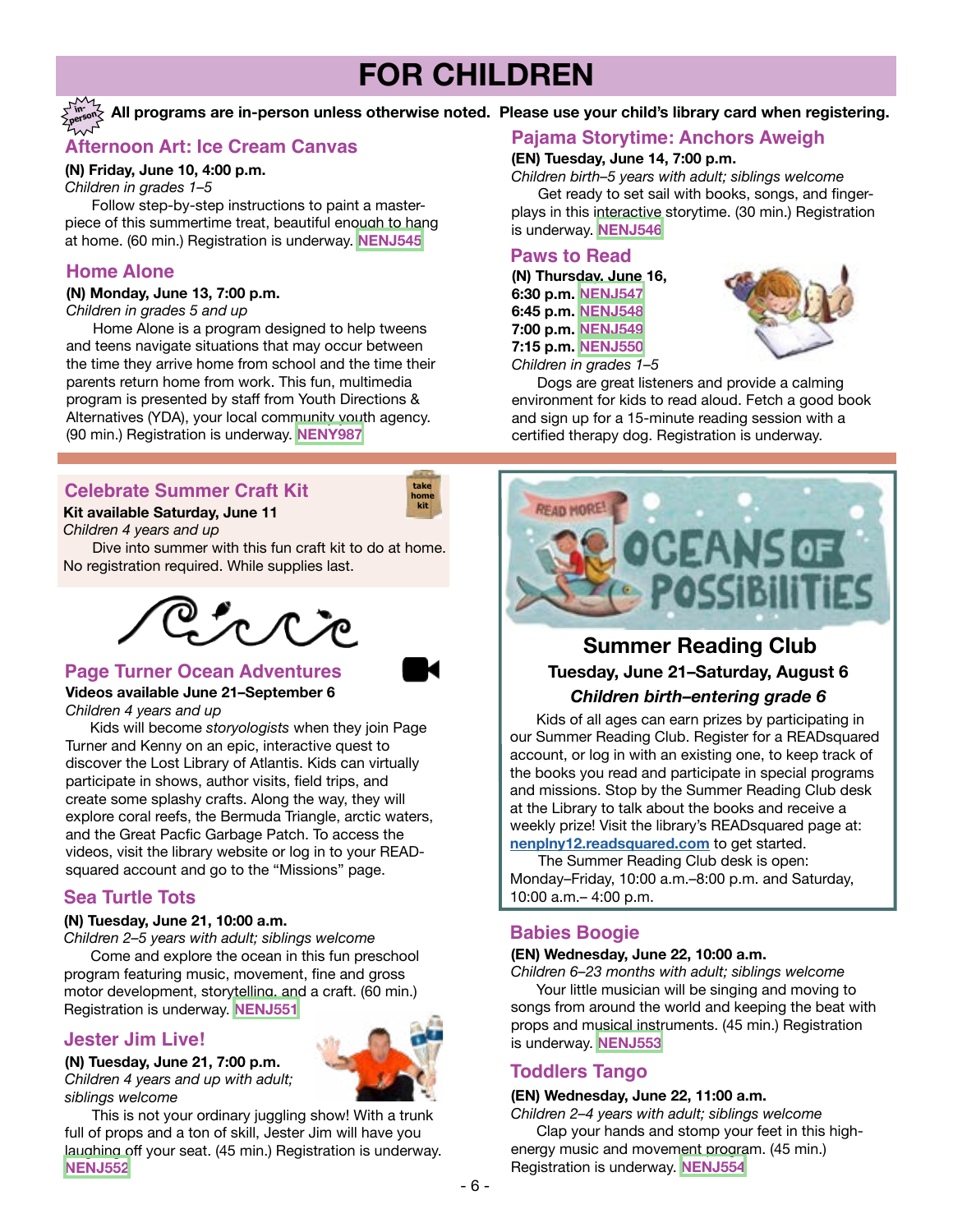# **FOR CHILDREN**

### **Bead & Button Seahorse**

### **Kit and video available Friday, June 24** *Children 3–6 years with adult*

 Art educator Doris Benter will share ocean-themed stories and provide instructions for creating a floating seahorse scene using paint, sponges, and oil pastels. All supplies are included in the kit, along with a QR code to scan and watch the step-by-step video. *The video will be available through Friday, July 22.* Registration is underway. **[NENJ555](https://www.nenpl.org/event/bead-and-button-seahorse-kit-and-video)**

### **Silver Fish Wall Relief take**



**take home kit**

**Kit and video available Friday, June 24** *Children entering grades 1–5 in the fall*

 Follow art educator Doris Benter and create a school of patterned silver fish swimming against a painted cork background. All supplies are included in the kit, along with a QR code to scan and watch the step-by-step video. *The video will be available through Friday, July 22.* Registration is underway. **[NENJ556](https://www.nenpl.org/event/silver-fish-wall-relief-kit-and-video)**

### **Molly Mouse in the House**

### **(EN) Monday, June 27, 10:00 a.m.**

*Children birth–5 years with adult; siblings welcome* Enjoy books, rhymes, and movement activities

together in this fun family storytime. (45 min.) Registration is underway. **[NENJ557](https://www.nenpl.org/event/molly-mouse-house)**

### **Let's Groove!**

### **(N) Tuesday, June 28, 10:00 a.m.**

*Children birth–5 years with adult; siblings welcome* Get ready to move and groove to a bunch of awesome tunes*.* Have fun with shakers, scarves, animal puppets, and more! (45 min.) Registration is underway. **[NENJ558](https://www.nenpl.org/event/lets-groove)**

### **Spot Marine Life Discovery Tank**

### **(EN) Tuesday, June 28, 3:00 p.m.**

*Children entering grades 1–5 in the fall*

 Discover the wonders of local marine life with a Cornell Cooperative Extension marine educator. Following this hands-on introduction to shellfish, hermit crabs, snails, and fish, a saltwater aquarium will be available to view in the East Northport Children's Room throughout the summer! (60 min.) Registration is underway. **[NENJ559](https://www.nenpl.org/event/marine-life-discovery-tank)**

### **A Note About Program Attendance**:

 Our goal is to maximize attendance and thereby offer as many Northport-East Northport children as possible the opportunity to enjoy library programs.

- Please arrive ten minutes before the start of a program.<br>• If you have not arrived by the start time, your child's pla
- If you have not arrived by the start time, your child's place may be given to someone waiting.
- Your place will be held if you call to tell us that you will be late.
- Unregistered children will be admitted, as space permits, in the following order: waitlist, standby NENPL cardholders, and non-district patrons.

### **Bright Star Touring Theatre Presents:** *The Little Mermaid*

### **(N) Wednesday, June 29, 4:00 p.m.**

*Children 4 years and up with adult; siblings welcome*  In this retelling of the classic Hans Christian Anderson fairy tale, a mermaid wishes to be human and win the heart of a prince. This surprising tale of love and loss is told through the antics of comic duo Lenny and Mabel.

(60 min.) Registration is underway. **[NENJ560](https://www.nenpl.org/event/bright-star-touring-theatre-presentsthe-little-mermaid)**

### **Graphic Novel Club:**  *Cucumber Quest*

### **(N) Wednesday, June 29, 7:00 p.m.**

*Children entering grades 3–6 in the fall*

 This monthly club features a book discussion, exploration of the illustrator's artistic process,

and creation of your own comics. Join Cucumber and his sister Almond as they travel the seven kingdoms to find the Dream Sword and defeat Queen Cordelia's Nightmare Knight. After registering for the program, stop by the Northport building Children's Room to check out a copy of the book. (60 min.) Registration is underway. **[NENJ561](https://www.nenpl.org/event/graphic-novel-club-cucumber-quest)**

### **Make-a-Manatee**

### **(EN) Thursday, June 30, 3:30 p.m.**

*Children entering grades 1–5 in the fall*

 Watch your furry friend take shape as you fill it with stuffing. (45 min.) Registration is underway. **[NENJ562](https://www.nenpl.org/event/make-manatee)**

### **Sea Life Shrinkies**

### **(N) Thursday, June 30, 7:00 p.m.**

*Children entering grades 2–5 in the fall*

**The Bookmark** 

*Stop by the Library and pick up the June bookmark by Savannah Sikes. A reading list compiled by Children's Librarians*



Create some cool sea creatures using shrink film. Color them, cut them, and watch them shrink before your eyes! Your creations can be used as charms for a necklace or to decorate your backpack. (75 min.) Registration is underway. **[NENJ563](https://www.nenpl.org/event/sea-life-shrinkies)**

### **Shake, Rattle & Read**

### **(EN) Friday, July 1, 10:00 a.m.**

*Children birth–5 years with adult; siblings welcome*

 Have fun reading stories, singing songs, and sharing rhymes and fingerplays in this interactive program for families. (30 min.) Registration is underway. **[NENJ564](https://www.nenpl.org/event/shake-rattle-and-read)**

### **Indoor Field Day**

### **(N) Friday, July 1, 3:30 p.m.**

*Children entering grades K–3 in the fall* Get your body moving while participating in some traditional field day activities. Please wear sneakers. (45 min.) Registration is underway. **[NENJ565](https://www.nenpl.org/event/indoor-field-day)**